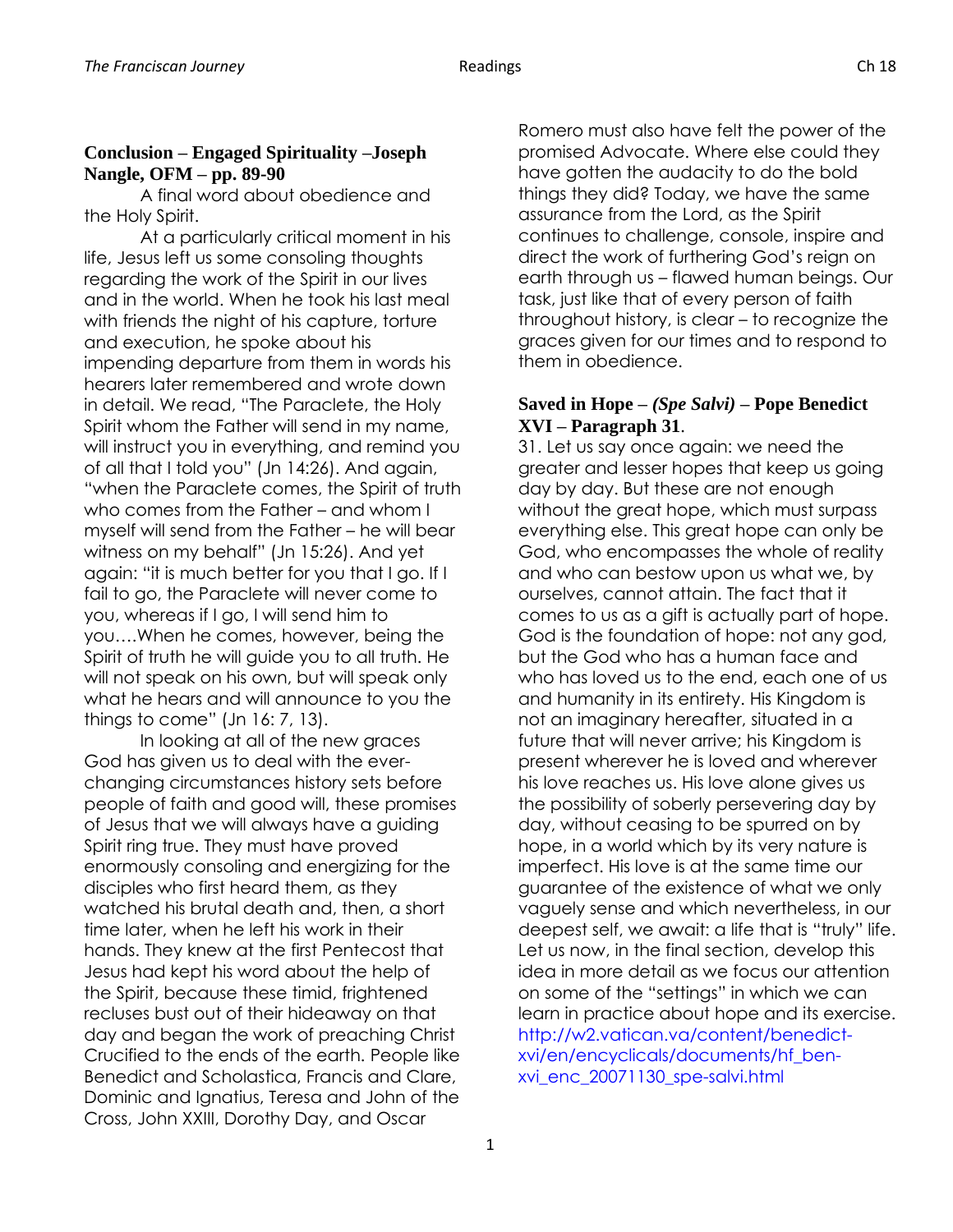#### **The Franciscan Tradition Today – Poverty & Joy – Wm Short, OFM – pp 127-130**

This book is destined to be among the last of many works on Franciscan spirituality published in the twentieth century and, hopefully, among the first to be read in the twenty-first. Like a previous study of the Franciscan movement, this one is being completed in the Piedmont region of northern Italy. Here, in the *Valli Valdesi*, the movement founded by Peter Waldo, a contemporary of Francis and Clare, lives on in the Waldensian churches. Franciscans, men and women, secular and religious, live here too, following a 'form of life' initiated in Assisi, far to the south, eight centuries ago. In this place and at this time I would like to offer a summary of the Franciscan tradition that, like the ancient Roman deity Janus, ancient patron of nearby Genoa, looks from the present backward, at what has been, while looking forward, toward what is to come.

Should the Franciscan tradition teach people to recreate the experience of a Francis or a Clare? Certainly not. The attempt would be fruitless and frustrating. And even if it could succeed, then, like Francis and Clare themselves, it would have to be dead. It continues to be a living tradition today because others have carries on the tradition, in new times and places, in their own words and example. Francis presents us with one example, a moving and inspiring example, but the tradition does not stop with him. In his words, 'I have done what was mine to do, may Christ now show you what is yours.' Francis wished that his whole life would point to Christ. To stop at Francis would be to frustrate the intention he had for his followers. Clare also pointed away from herself, holding up the Mirror who is Christ, and indicating Francis as the one who showed her that Mirror. But both Clare and Francis, in their words and gestures, reveal to us, sometimes clearly, sometimes obscurely, intuitions about God-become-human that still remain profoundly challenging. That is the only reason for writing a book like this in our day: to express those intuitions in a language understandable to today's sincere Christian believer and religious seeker.

What can the medieval Francis and Clare mean today? And what is there in the long Franciscan tradition that merits attention today?

We usually ask questions of the past because we are searching for answers in the present. In the field of spirituality today there is an explosion of interest in the sacred, in ritual, in the recovery of the body and the sacredness of the earth, in the language of women's voices, and in the rediscovery of community. Sometimes with too great facility proponents of one or the other tradition lay claim to one or all of these areas as the special terrain of their spirituality. I wish to avoid giving that impression in regard to the Franciscan tradition. Instead, I would like to suggest a possible service that the tradition of Francis and Clare can offer to those who are searching for God, or simply for a sense of meaning in their lives.

The Franciscan tradition can and should begin by doing a 'disservice' to the interest in spirituality today. Forms of spirituality, broadly defined as interest in the spiritual, can sometimes be the search for religious experience that takes us away from ourselves, the daily activities of life, the world, the mundane. Some techniques of concentration or ritual point their practitioners toward a completely pure, other, spiritual reality that is characterized by utter lack of feeling, images or materiality. This world and our lives must then be inevitably inferior, if not unreal, in view of that other realm of 'soul' or bliss, or spiritual being. Such a view alienates rather than integrates spirituality and life as we live it daily.

To this type of spirituality the Franciscan tradition can offer its disservice by pointing to feet. These are the 'dirty feet' of the incarnate Word. Following the example of Francis and Clare, the Franciscan tradition today can point instead to the down-toearth-ness' of the experience of God, who has made an irrevocable decision to be incarnate.

This is also a service offered to others who are deeply concerned about an interest in spirituality that seduces people away from the pressing needs of contemporary society.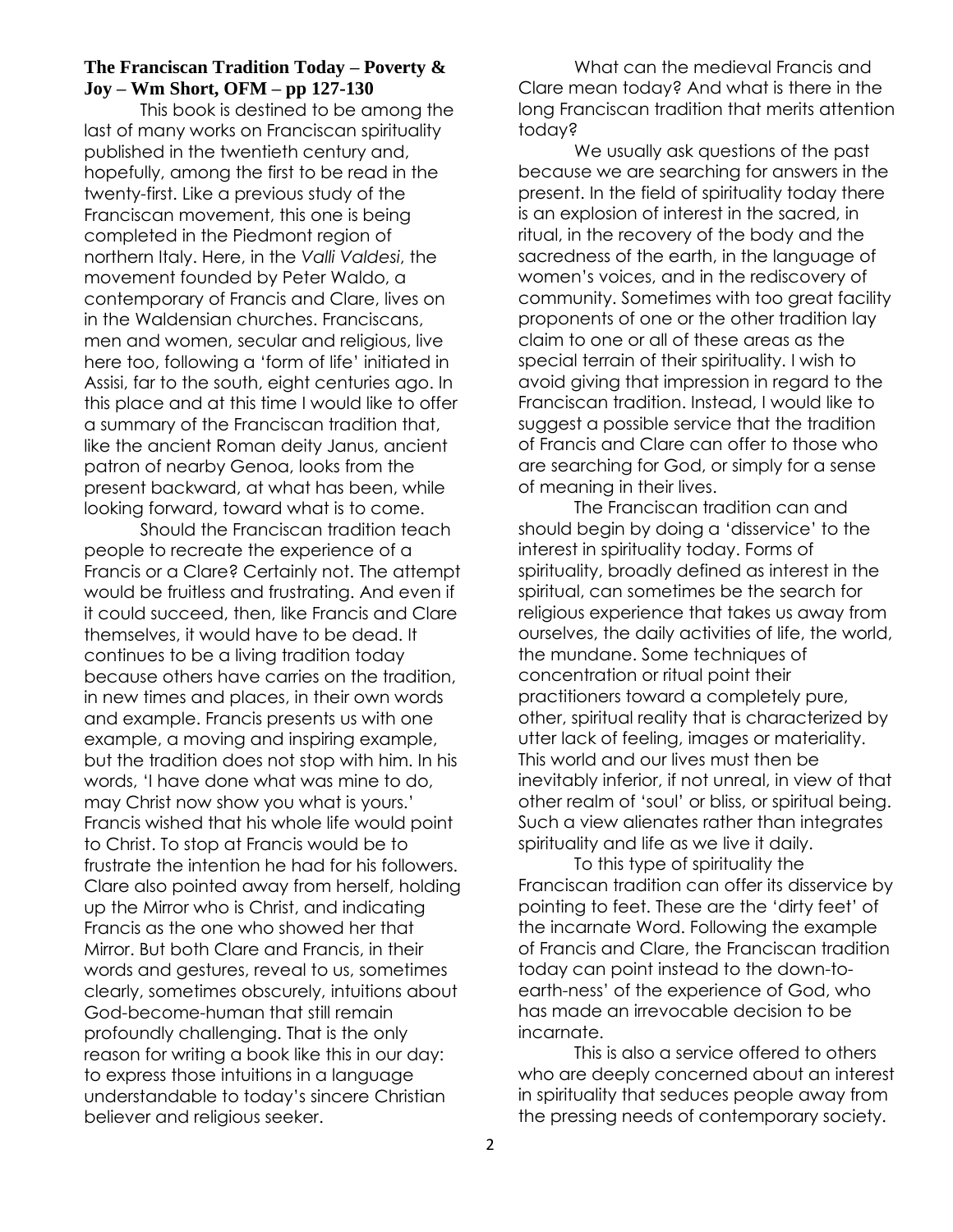A spirituality with consistent emphasis on the God who is revealed in Christ enfleshed, 'inmattered', and in history, can offer a point of dialogue with those who see in much of the contemporary religious quest a denial of responsibility for the world in which we live.

The world at the end of the 1900s is marked by the stark contrast between the affluence of a few individuals and societies and the misery of the majority of others. In such a world, what value can poverty have, a focal point of the Franciscan tradition? Believing or preaching that poverty itself has some value is as meaningless today as it was in the thirteenth century, and can be used to justify evils perpetrated on the poor. As I hope to have made clear in the preceding pages, poverty itself can never be a value. It is the relinquishment of wealth, status and domination over others that the incarnation teaches Francis and Clare in their pursuit of the 'holy poverty' of Jesus. Following this example, living *sine proprio*, without anything of one's own, today implies the refusal to arrogate to one's self what belongs to all, because all belongs to the Creator. Everything is gift, nothing is 'property'. The gospel mandate to 'sell all and give to the poor', which Francis and Clare followed, far from being meaningless, is as urgent in our own day as it was in theirs.

The recovery of a spirituality of creation, linked with contemporary awareness of the global effects of environmental exploitation, can form a bridge between contemporary concerns and this wisdom from the past. For Christians as well as other people of spirit, the world has become a problem or, better said, the effects of human appropriation of the earth have become the problem. In the gentle and non-possessive respect toward 'brother' and 'sister' water, air, fire, and 'our Sister Mother Earth', Francis the patron saint of ecology, can help point us toward a community of creation in which humans take seriously the role of being 'lesser', and 'subject to every creature because of God.'

Not least importantly, the spirituality of reconciliation, so evident in Francis' peaceful dialogue with Malek el-Kamil during the Fifth

Crusade, reminds us of what has been called 'The Spirit of Assisi', a spirit of respectful and attentive dialogue among members of differing religious traditions. Wars and threats of war among nations, invoking God as their justification, contradict that Franciscan understanding of 'the Most High' God who is 'good, all good, the highest good'. In the figure of the *Poverello* those who continue to struggle for reconciliation among nations and individuals may find a sign of hope. Whenever he spoke to people, or birds, or wolves, he always began with these words, with which I end: 'May the Lord give you peace.'

# **Scripture Reflection Romans 12:1-21**

Sacrifice of Body and Mind. [1\\*](https://bible.usccb.org/bible/romans/12#53012001-2) I urge you therefore, brothers, by the mercies of God, to offer your bodies as a living sacrifice, holy and pleasing to God, your spiritual worship.[a](https://bible.usccb.org/bible/romans/12#53012001-a) <sup>2</sup>Do not conform yourselves to this age but be transformed by the renewal of your mind, that you may discern what is the will of God, what is good and pleasing and perfect.<sup>[b](https://bible.usccb.org/bible/romans/12#53012002-b)</sup>

Many Parts in One Body.

[3c](https://bible.usccb.org/bible/romans/12#53012003-c) For by the grace given to me I tell everyone among you not to think of himself more highly than one ought to think, but to think soberly, each according to the measure of faith that God has apportioned. <sup>[4d](https://bible.usccb.org/bible/romans/12#53012004-d)</sup> For as in one body we have many parts, and all the parts do not have the same function, <sup>5</sup>so we, though many, are one body in Chris[t](https://bible.usccb.org/bible/romans/12#53012005-1)\* and individually parts of one another. [6e](https://bible.usccb.org/bible/romans/12#53012006-e) Since we have gifts that differ according to the grace given to us, let us exercise them[:](https://bible.usccb.org/bible/romans/12#53012006-1)\* if prophecy, in proportion to the faith; 7 if ministry, in ministering; if one is a teacher, in teaching; 8 if one exhorts, in exhortation; if one contributes, in generosity; if one is over others[,](https://bible.usccb.org/bible/romans/12#53012008-1)\* with diligence; if one does acts of mercy, with cheerfulness.